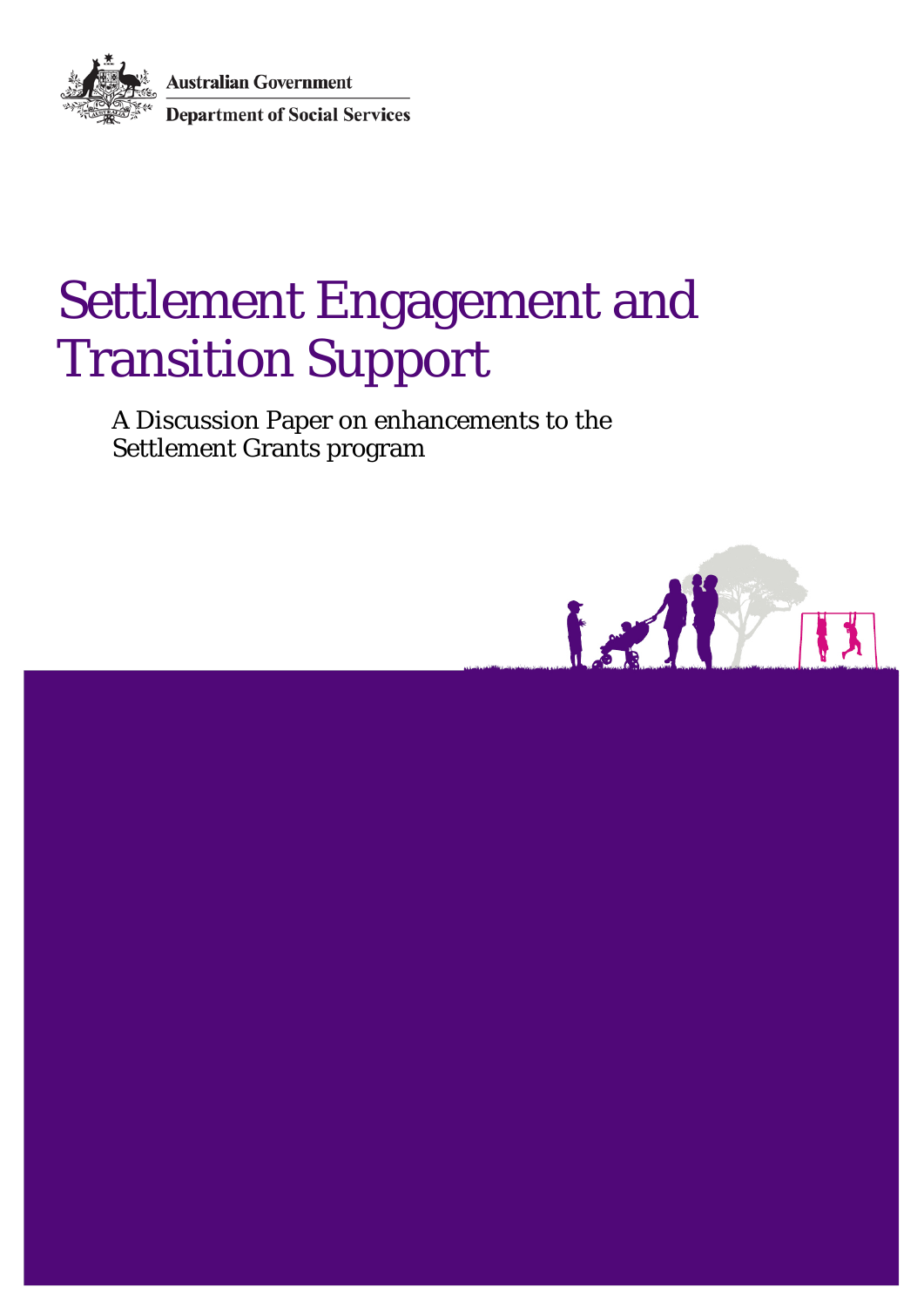# Purpose

This Discussion Paper has been developed to encourage feedback to inform enhancements to the current Settlement Grants<sup>[1](#page-1-0)</sup> program. The paper provides an opportunity for currently funded Settlement Grant providers and other key stakeholders to provide views and ideas on the proposed changes to program settings prior to the next funding round.

# **Background**

Settlement Grants is a key program in the suite of settlement services to support humanitarian entrants and eligible migrants to achieve full participation in Australian society by focussing on social participation, economic well-being, independence, personal well-being and community connectedness.

The Settlement Grants program has been in place for over ten years, and fills an important gap in the post-arrival period for eligible clients who do not have family and other community supports to rely on. The program is complementary to the new Humanitarian Settlement Program (HSP) and other Commonwealth support to humanitarian entrants and for other vulnerable migrants.

| <b>Program Year</b> | <b>Individual Clients</b> | <b>Group Clients</b> |
|---------------------|---------------------------|----------------------|
| 2015-16             | 39,304                    | 181,587              |
| 2016-17             | 51,399                    | 258,238              |

Settlement Grants supports a large number of clients:

The following clients are eligible for Settlement Grant services in their first five years of life in Australia:

- humanitarian entrants;
- family stream migrants with low English language proficiency;
- dependants of skilled migrants in rural and regional areas with low English language proficiency; and
- selected temporary residents (Prospective Marriage and Provisional Partner visa holders and their dependants) in rural and regional areas.

<span id="page-1-0"></span> <sup>1</sup> The Settlement Grants program is also referred to by the sector as the Settlement Services Program.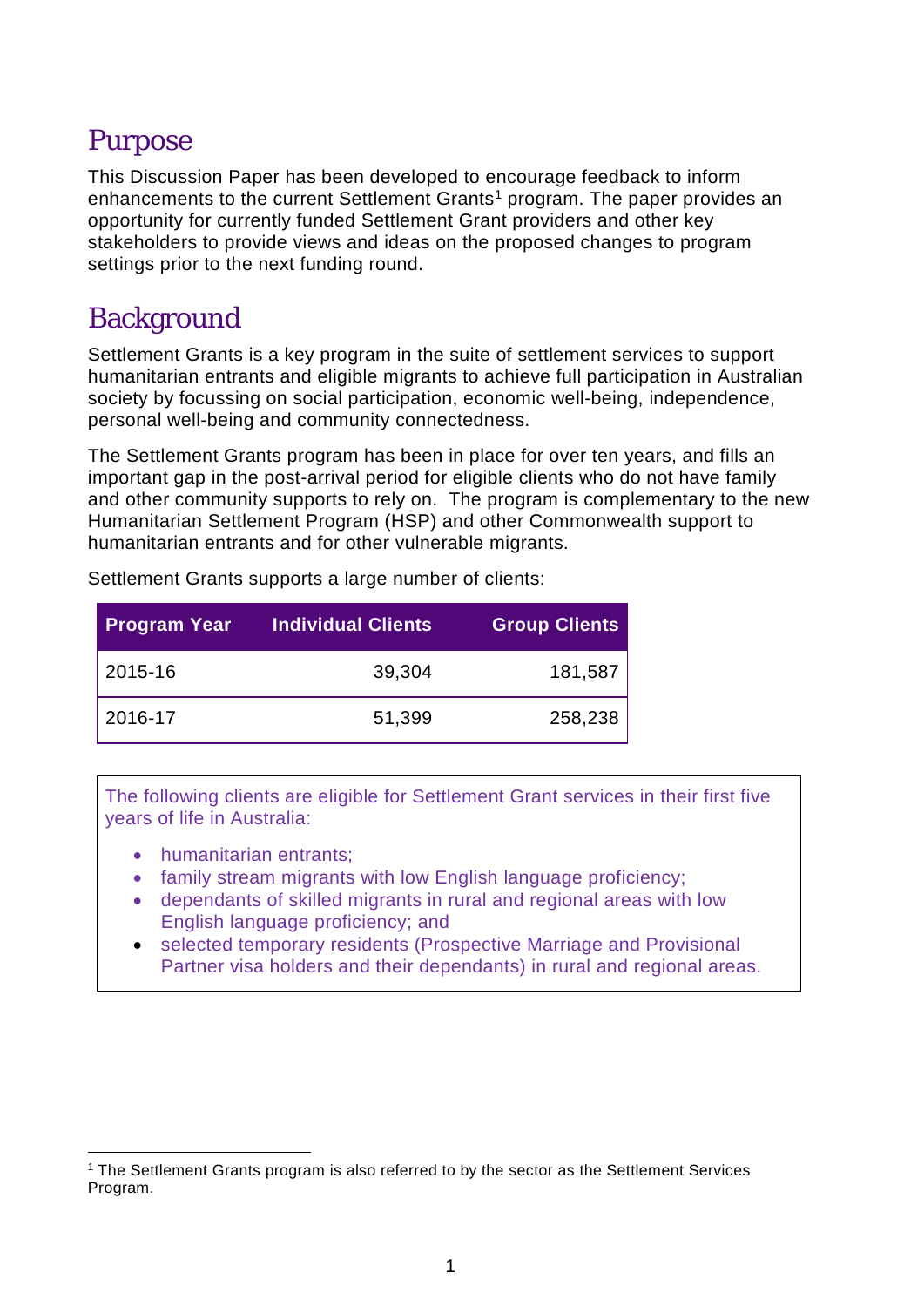# Review of Settlement Grants

A review of the Settlement Grants program was recently undertaken to identify enhancements to future program settings. The review has been part of the Department's business as usual activity for managing and administering grant programs. The review has provided an evidence base to consider changes to the program settings to ensure grant funding continues to:

- appropriately deliver against the Government's policy objectives, in particular English, education and employment (the 3Es),
- improved alignment with the recently reformed HSP and Adult Migrant English Program (AMEP) business models; and
- ensure grants are targeted, flexible, and innovative in providing timely and effective early intervention support to the most vulnerable based on specific emerging needs.

The review involved an independent evaluation complemented by an internal policy review. The independent evaluation was conducted by the UNSW Social Policy Research Centre (SPRC). The final evaluation report is available on the Department of Social Services (the Department's) [website](https://www.dss.gov.au/settlement-and-multicultural-affairs/programs-policy/settlement-services/settlement-grants/settlement-grants-evaluation)

The findings from the evaluation and the internal policy review indicate that the program is broadly working well however there are some aspects that could be improved.

# Proposed changes to Settlement Grants

### *Program Design*

A range of issues have been identified which highlight that the current service components or streams are not useful for service providers or administratively for the Department. The current four stream structure will be discontinued and the program restructured to include two components clearly defining the type and nature of services expected from providers and the desired outcomes. The two components are:

- **Client services** that adopt a life course approach to casework based on client needs with providers assessing and prioritising clients for support.
- **Capacity building in communities** including support for ethno-specific organisations.

*Your say:*

**Q.1** What types of activities will best support client outcomes under each of the two component types and what are their desired outcomes?

**Q.2** What is the best way to ensure ethno-specific organisations benefit from this approach with a view to sustainable capacity building?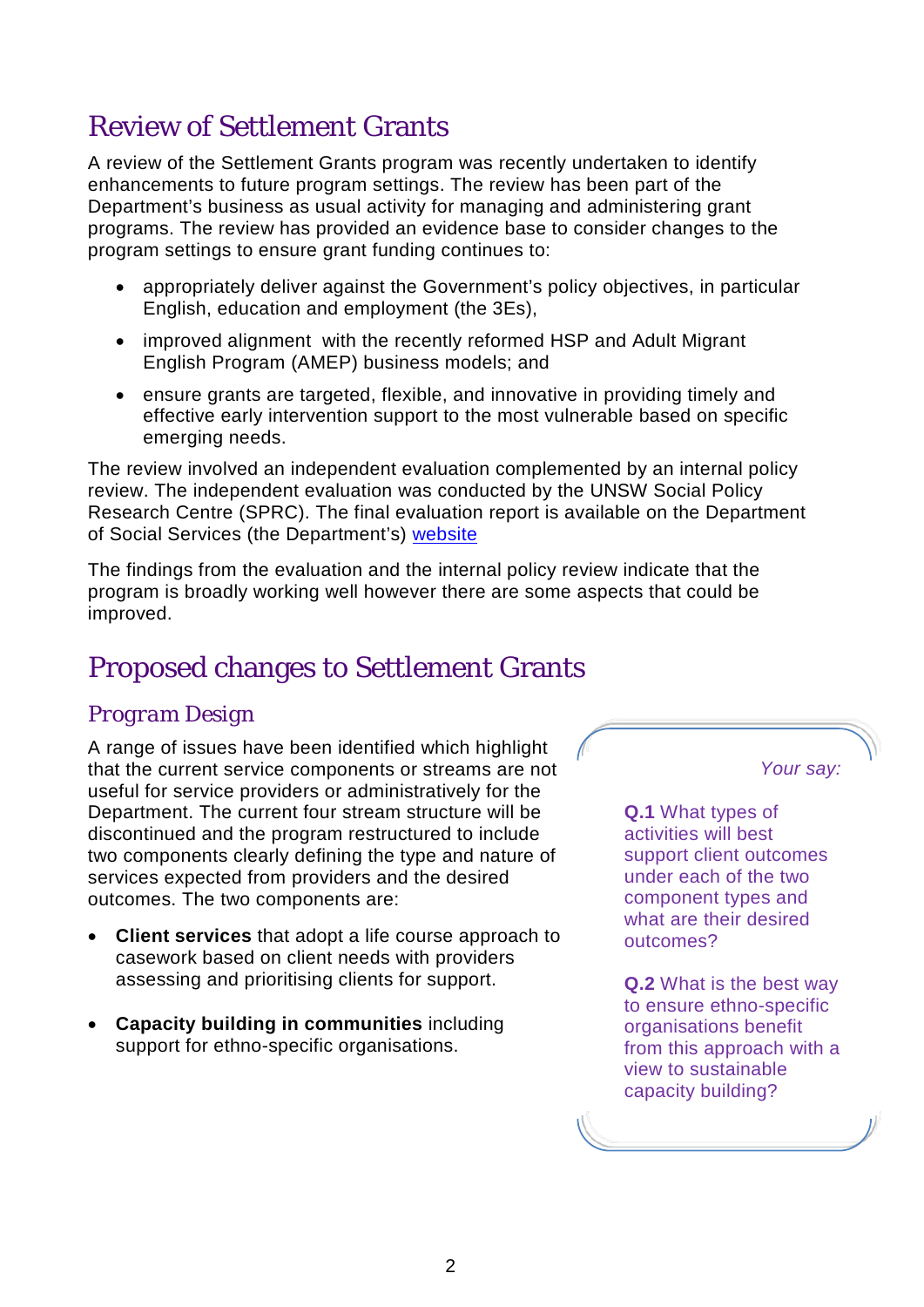### *Service provision and innovation*

The migration streams currently eligible for the program and five year timeframe will be unchanged however the program will be more clearly positioned as a needs based program.

Service providers will be expected to target the most vulnerable cohorts, namely newly arrived humanitarian entrants and youth. In relation to these cohorts, providers will be expected to undertake a more rigorous assessment of client needs and provide appropriately tailored support. The flexibility of Settlement Grants, including the broad types of activities delivered, will be maintained. This would range from basic information and/or support to somewhat more intensive support to the most vulnerable clients. Providers will be entrusted to balance demand and provide tailored services within funding allocations. Innovation in approach and service design will be an important aspect of the program.

#### *Your say:*

**Q.3** What are some of the characteristics of a needs based approach, including provision of tailored medium-level intensity support, that the Department should address in guidance documentation?

**Q.4** What mechanisms would encourage innovation in the program?

### *Key priorities*

The importance of the 3Es in the program intent and as a clear policy priority will be emphasised. The Department will enhance guidance documentation to articulate the types of services to be delivered and the expected outcomes.

A focus on services for youth (clients aged 15-25) is considered critical and will be retained as a policy priority. Youth services will be recognised as an area where clients would benefit from more individualised and tailored support. This could include adopting innovative strategies working well under the Youth Transition Support (YTS) pilot. Effective YTS strategies will be shared more broadly with the settlement sector. It will be important that there is no duplication between Settlement Grant and existing youth services.

*Your say:*

**Q.5** Without duplicating existing English, employment or education services, what Settlement Grants activities drive 3Es outcomes for clients? In the context of Settlement Grants, how would you define an English, education and/or employment outcome? How can Settlement Grants add value in achieving expected outcomes under the 3Es?

**Q.6** How can Settlement Grants service delivery be enhanced to meet the often complex needs of eligible youth?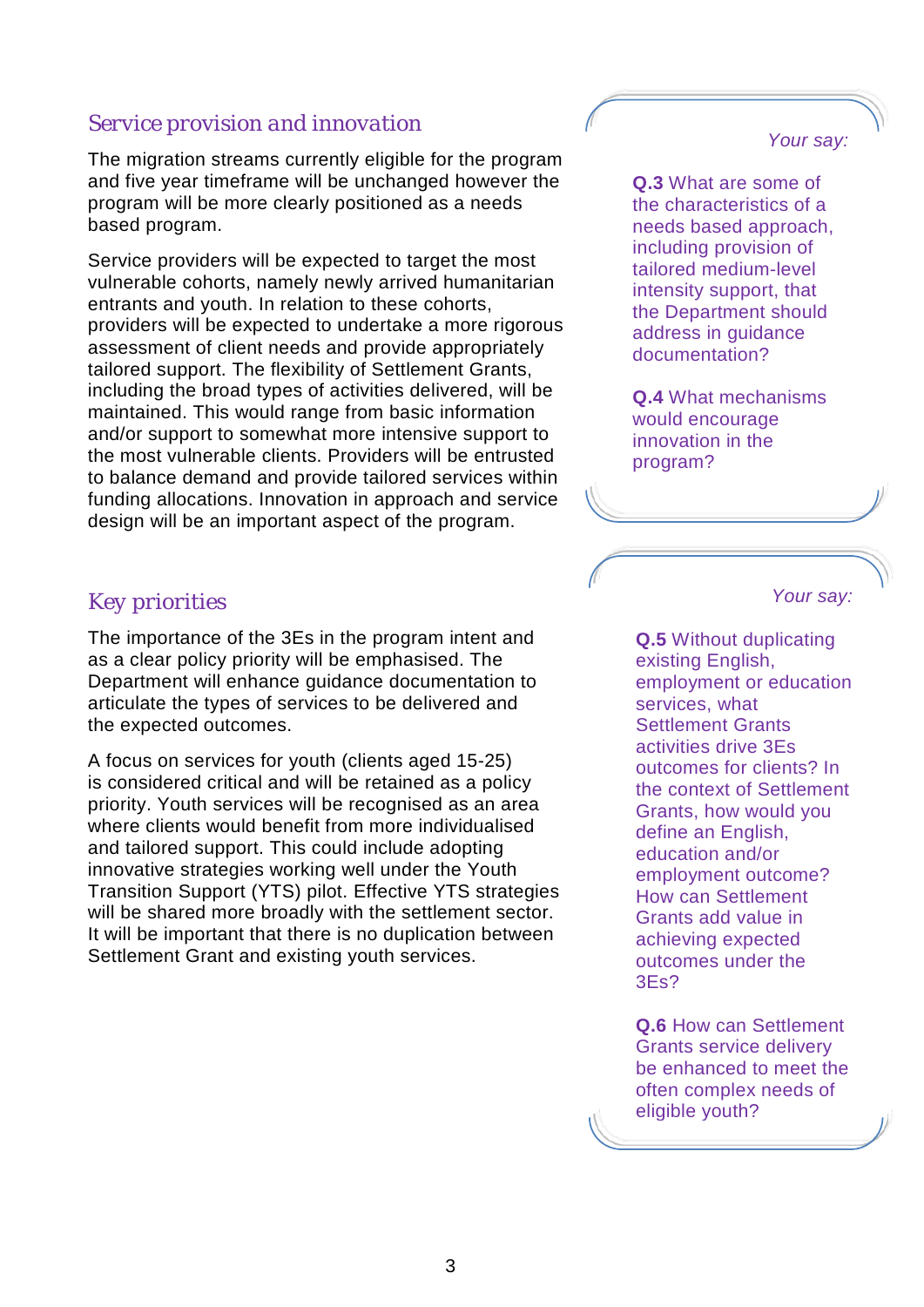### *Community of Practice (COP) and Collaboration*

There is currently no formal mechanism specified in the program guidelines to allow Settlement Grants providers to share innovative ideas and best practices.

The introduction of a COP model could be used to engage with providers and to regularly collect, assess and share innovative ideas and best practice as part of their work plan. The forum could cover topics of common national interest and/or aspects where services or client outcomes could be enhanced.

Reforms to the program will see a greater emphasis on service providers actively engaging and partnering with other local services regarding referrals and to promote services to potential clients. In particular, this could include formal arrangements for holistic approaches to referral into and out of the program and shared client management. Strong partnerships with HSP providers to ensure warm referral of humanitarian entrants into Settlement Grants will be emphasised as being very important.

### *Administrative Improvements*

To better equip service providers and the Department to monitor and measure the effectiveness of Settlement Grants and interventions undertaken in the program, there will be an enhanced focus on outcomes.

There will be improvements across the range of administrative and guidance material, including the program logic, program guidelines and reporting. Reporting against the DEX fields which are currently voluntary under the Partnership Approach will become mandatory to improve reporting and data collection. The Department has already started to roll out increased support and training on program reporting requirements using DEX for providers.

*Your say:*

**Q.7** In what ways could the Department address barriers and provide incentives for organisations to participate in the COP? What model could these forums take?

**Q.8** What strategies could providers implement to enhance collaboration within and across the sector?

*Your say:*

**Q.9** What type of guidance would organisations like the Department to provide to assist with greater program clarity?

**Q.10** What do you consider to be the main barriers to service providers increasing their reporting through the DEX Partnership Approach?